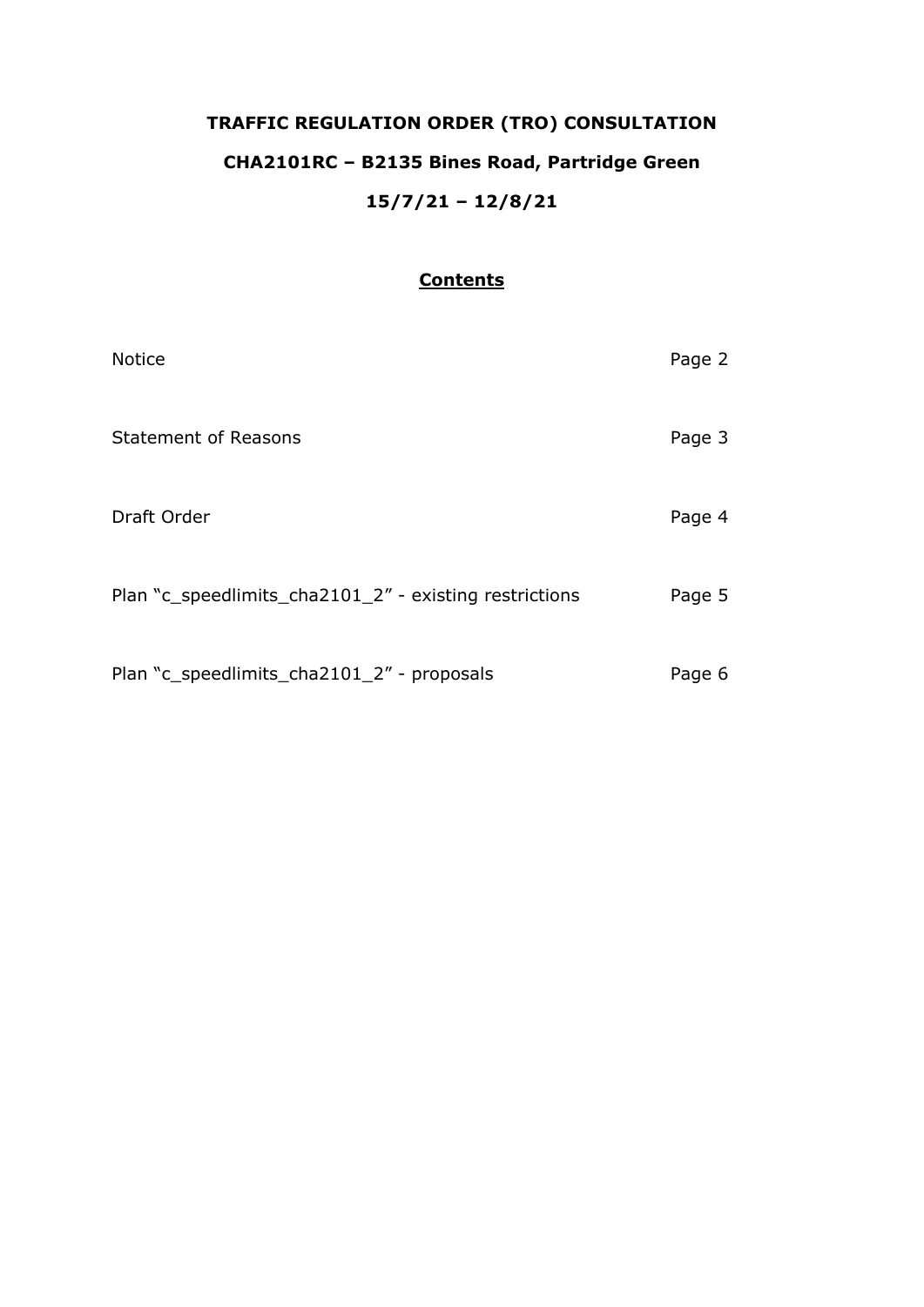## **WEST SUSSEX COUNTY COUNCIL (WEST GRINSTEAD – PARTRIDGE GREEN: B2135 BINES ROAD) (40MPH SPEED LIMIT) ORDER 2021**

**NOTICE** is hereby given that West Sussex County Council proposes to introduce a permanent Order under the provisions of the Road Traffic Regulation Act 1984, the effect of which will be to introduce a 40mph speed limit on the length of B2135 Bines Road that runs from Weald Cottage southwards for a distance of 480 metres.

The consultation for this proposal will start on 15 July 2021 and, AT THAT TIME, full details of the proposals in this Notice can be viewed on the TRO pages of the West Sussex County Council website. The website includes a response form for comments or objections.

Due to current social distancing requirements, paper copies of documents will not be available to view in council offices or libraries. People without access to a computer who wish to view details of the scheme should telephone the West Sussex County Council Contact Centre on 01243 642105 to receive the documents by post.

Any objections or comments about these proposals must be received by 12 August 2021. These may be sent via the response form on the [website,](https://www.westsussex.gov.uk/roads-and-travel/traffic-regulation-orders/) in writing to: TRO Team, West Sussex County Council, The Grange, Tower Street, Chichester, PO19 1RH; or by e-mail to: [tro.consultation@westsussex.gov.uk.](mailto:tro.consultation@westsussex.gov.uk) All correspondence should be addressed to the undersigned, quoting the reference TRO/CHA2101/RC. Only correspondence including a full name and address will be considered.

Dated this 15 July 2021

 Director of Law & Assurance County Hall Chichester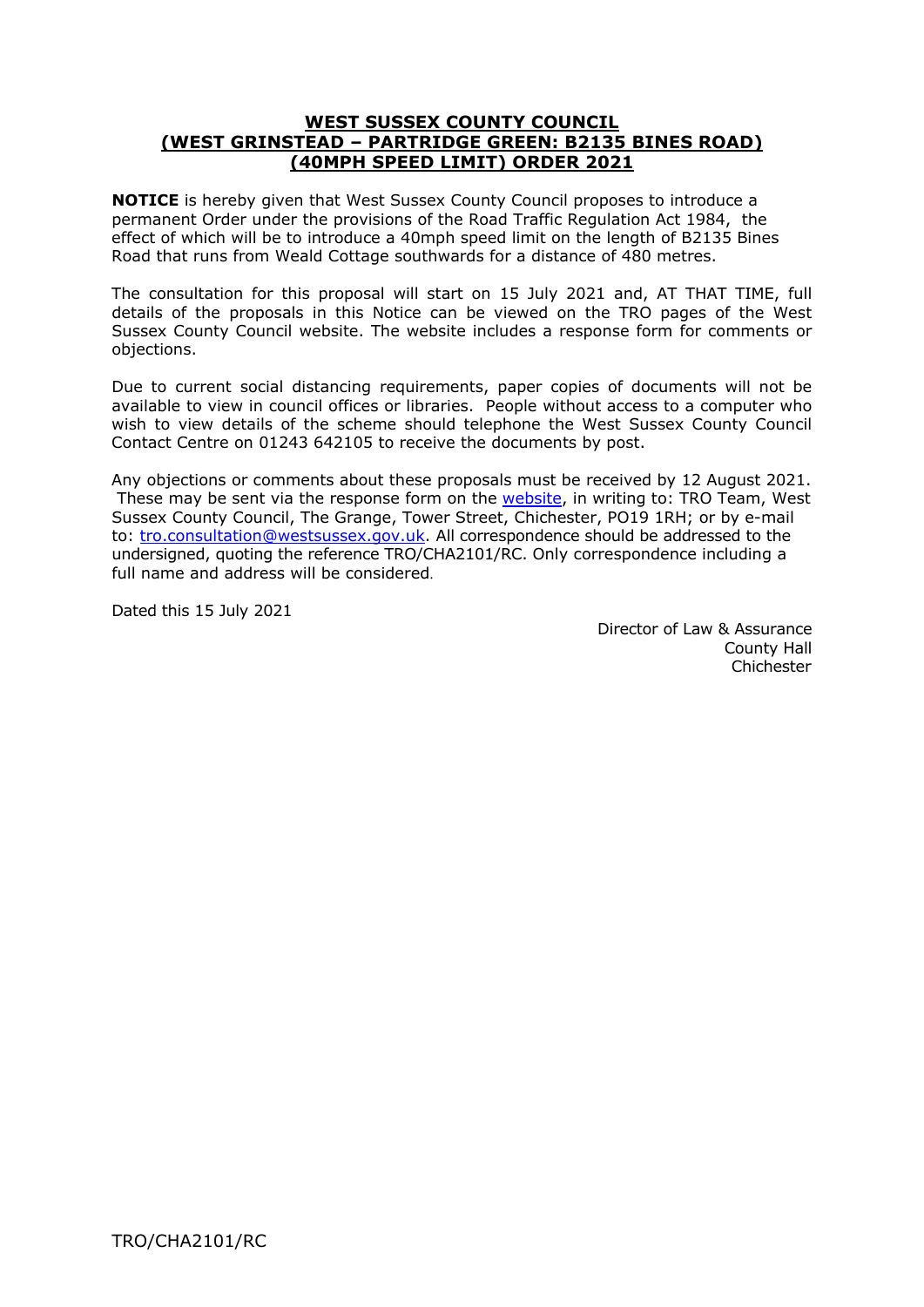# **WEST SUSSEX COUNTY COUNCIL (WEST GRINSTEAD – PARTRIDGE GREEN: B2135 BINES ROAD) (40MPH SPEED LIMIT) ORDER 2021**

## **Statement Of Reasons For Proposing To Make The Order**

The County Council in exercise of their powers under the Road Traffic Regulation Act 1984, propose to make a permanent Order the effect of which will be to introduce a 40mph speed limit on the length of B2135 Bines Road that runs from Weald Cottage southwards for a distance of 480 metres.

Currently the section of the B2135 south of the main built-up area of Partridge Green is subject to the national speed limit. Concerns have been raised locally that the road should be subject to a 40mph speed limit as at this point the Downs Link joins the B2135 from the east and therefore a number of horse riders, cyclists and walkers use the carriageway or the verges to rejoin the route of the Downslink on the western side of the B2135. Approval was given to progress a Traffic Order to reduce the speed limit to 40mph on this section of the B2135 as part of the 2021/22 TRO delivery programme.

A review of the speed limit has been carried out and the proposed lower speed limit is compliant with the County Council's Speed Limit Policy and is deemed to be a more appropriate speed limit taking into consideration the characteristics and users of the road.

It is proposed to introduce a 40mph speed limit on a 480 metre length of the B2135 from the southern extent of the existing 30mph speed limit, south of the defined built-up area. This matches the speed limit on the northern approach to Partridge Green.

This Order is proposed so as to avoid danger to persons or other traffic using the roads or to minimise the likelihood of any such danger arising, for preventing damage to the road, to facilitate the safe passage on the road of any class of traffic (including pedestrians) and for preserving or improving the amenity of the area through which the road runs.

Drawing CHA2101 proposed speed limits (29.6.2021) shows the length of road, which is the subject of the proposed order.

Director of Law & Assurance County Hall **Chichester**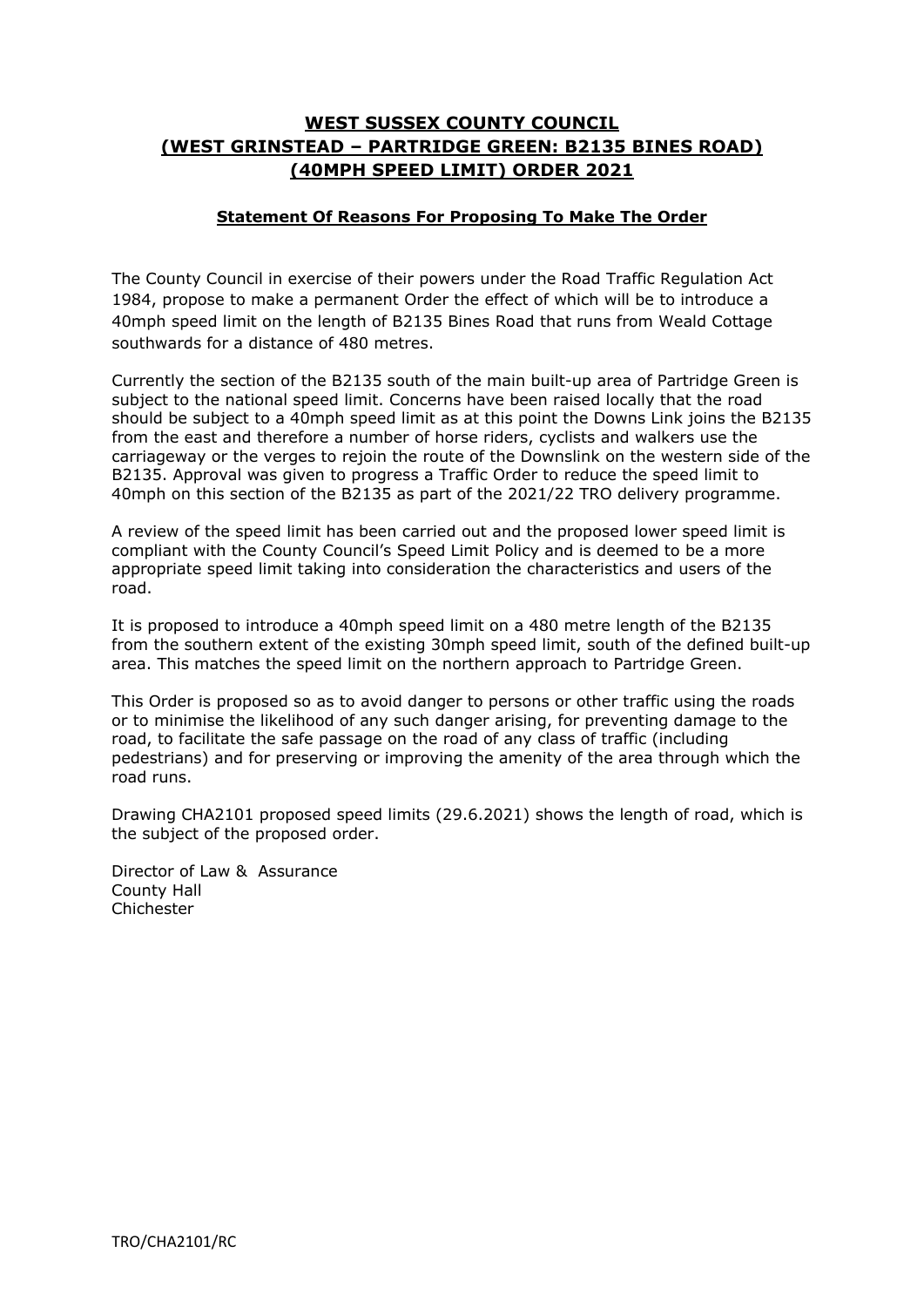## **WEST SUSSEX COUNTY COUNCIL (WEST GRINSTEAD – PARTRIDGE GREEN: B2135 BINES ROAD) (40MPH SPEED LIMIT) ORDER 2021**

West Sussex County Council in exercise of their powers under Sections 82 and 84 (1) (a) of the Road Traffic Regulation Act 1984 ("the Act"), and Part IV of Schedule 9 of the Act and of all other enabling powers, and after consultation with the chief officer of police in accordance with Part III and Part IV of Schedule 9 to the Act hereby make the following Order:-

- 1. This Order shall come into operation on the x day of x 2021 and may be cited as "West Sussex County Council (West Grinstead – Partridge Green: B2135 Bines Road) (40mph Speed Limit) Order 2021"
- 2. No person shall drive any vehicle at a speed exceeding 40 miles per hour in the length of road specified in the First Schedule to this Order.
- 3. Nothing in Paragraph 2 shall apply to a vehicle being used by naval, military or air force purposes while being driven by a person for the timebeing subject to the orders of a member of the armed forces of the Crown on an occasion when –
	- (a) the person driving the vehicle is a member of the special forces as defined by the Road Traffic Exemptions (Special Forces) (Variation and Amendment) Regulations 2011; and
	- (b) the vehicle is being driven-
		- (i) in response, or for practice in responding, to a national security emergency by a person who has been trained in driving vehicles at high speeds; or
		- (ii) for the purpose of training a person in driving vehicles at high speeds.

#### **FIRST SCHEDULE (40mph speed limit)**

 $(L.S.)$ 

Length of road in West Grinstead

.

B2135 Bines Road From a point 502 metres south of High Street southwards for a distance of 480 metres.

| The COMMON SEAL of WEST SUSSEX |  |
|--------------------------------|--|
| <b>COUNTY COUNCIL was</b>      |  |
| affixed hereto the             |  |
| day of                         |  |
| in the presence of:            |  |
|                                |  |
|                                |  |

Authorised Signatory )

TRO/CHA2101/RC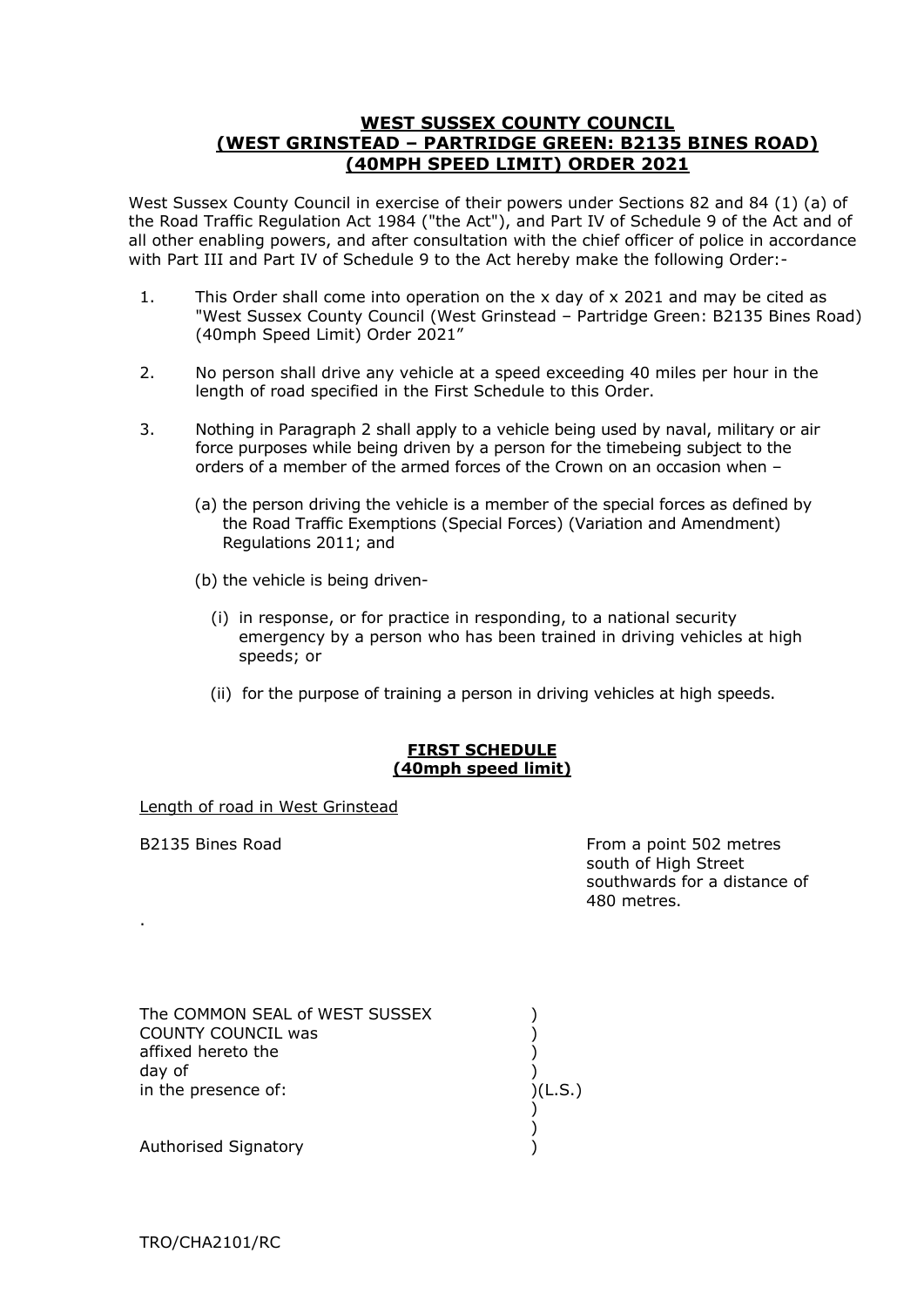